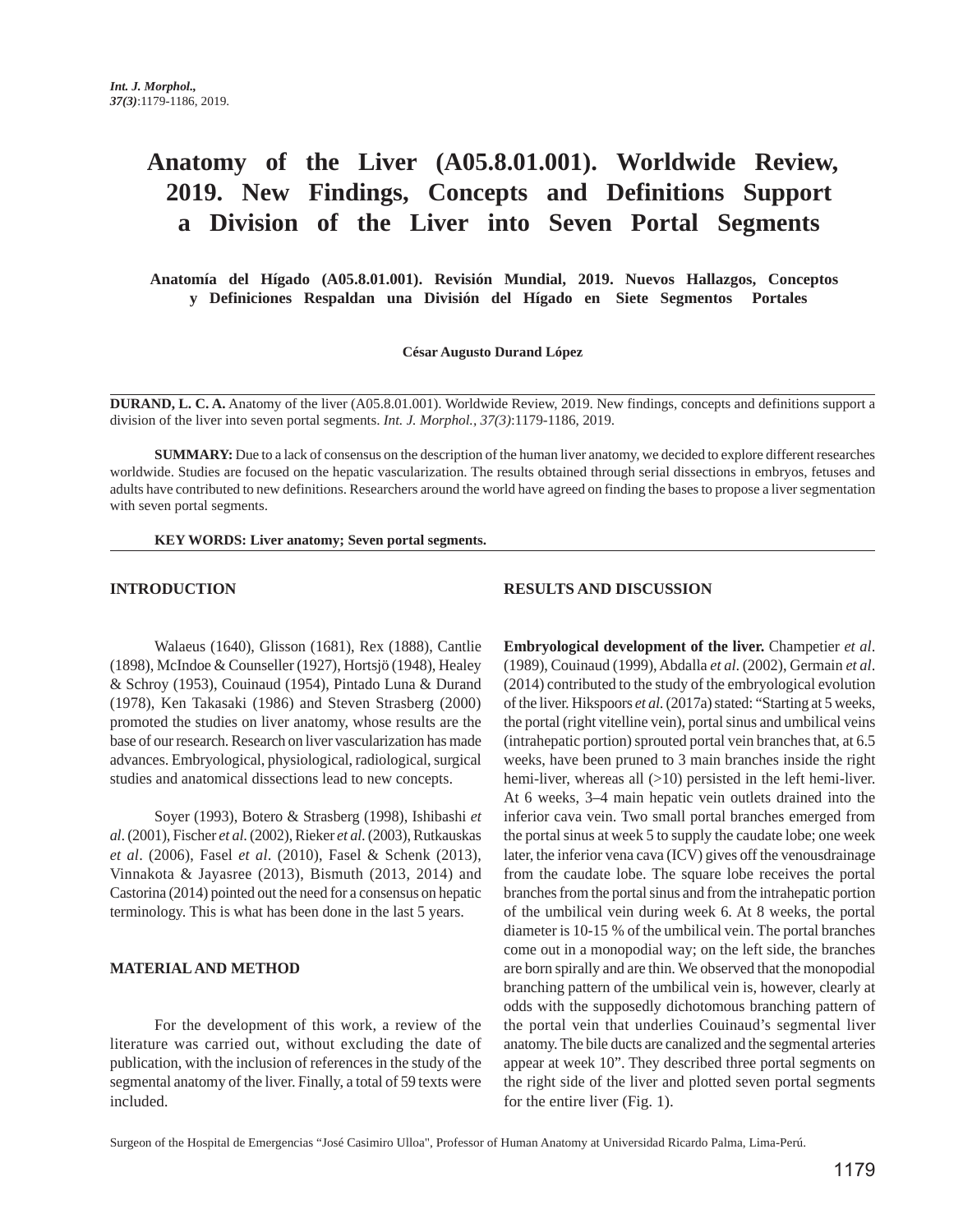

Fig. 1- Original figure of Hikspoors *et al.*, showing the findings of their research in human embryonic livers: seven portal segments. (With permission).

External morphology of the liver. Marcos *et al*. (2000), Chhabra *et al*. (2014), Mitidieri & Loccisano (2014), Patil *et al*. (2014), Joshi & Chavan (2017), Sakamoto *et al*. (2017), Mehare *et al*. (2017) and Vernon & Kasi (2019) have done studies on the superficial anatomy of the liver. Durand-López *et al*. (2018) insisted on the correct use of the word "lobe" when referring to the bulges delimited by ligaments or vascular elements to describe the liver (A05.8.01.001, International anatomical terminology) externally. He uses the term "part of the liver" to describe the vascular territory irrigated by the right or left portal branch. The external description of the liver has not presented novelties.

**Porta hepatis (A05.8.01.016).** Kawarada *et al*. (2000) informed: "All the variations in the bile ducts and vessels occur in the plate system (Porta hepatis)". Kelly *et al*. (2017) and Durand-López *et al*. (2018) described: The entrance door to the liver, the lower hilum, is a parenchymal channel formed by each and every one of the seven portal segments, which arrive here to receive their vascular pedicle and drain their bile production; it is completely covered by peritoneum. The Porta hepatis is centrally located in the middle third of the visceral surface; it has an "L" shape rotated ninety degrees to the left; it presents a transverse part, another anterior part, and they form a 90-degree angle of anterior medial sinus; the hepatic portal vein is divided here into right (A12.3.12.002) and left (A12.3.12.005) branches; the hepatic artery proper is divided into right (A12.3.12.030) and left (A12.3.12.035) branches; the common hepatic duct is formed by the union of the right hepatic (A05.8.01.062) and the left hepatic (A05.8.01.065); these branches form the first vascular division; then, on the edge of this parenchymal channel, these two "primary branches" emit seven terminal secondary branches, forming seven vascular pedicles for seven portal segments.

**Hepatic portal vein (A12.3.12.001).** Fasel (2008), Majno *et al*. (2014), Kimura *et al*. (2015), Sureka *et al*. (2015), Durand-López *et al*. (2016, 2017, 2018) contributed to the study of the hepatic portal vein as it follows: the left portal branch presents a transverse part (A12.3.12.006) of 3-4 cm long and 12 mm of diameter; it derives from the embryonic portal sinus and emits branches for segment I in 100 %, segment V in 21 % of cases and subsegmental branches for segment IV (square lobe); and another umbilical part (A12.3.12.008) of 1-2 cm long and 10 mm of diameter (it derives from the umbilical vein); both form a 90-degree angle of anterior medial sinus. Segment I (A05.8.01.044) receives a branch (2 mm of diameter) from the left portal branch and a subsegmental branch from the right portal branch in 60 % or from the hepatic portal vein in 5%; segment II (A05.8.01.039) receives a branch from the left portal angle (4 mm of diameter) that forms a 135-degree angle of posterior sinus with the transverse part of the left portal branch. Segment III (A05.8.01.040) receives a segmental branch from the left portal (6 mm of diameter) and two or three subsegmental branches that arise to the left of the terminal bulb of the umbilical part. Segment IV (A05.8.01.042) receives a segmental branch (6 mm) that arises to the right of the terminal bulb of the umbilical part of the left portal branch; in addition, there are two or three subsegmental branches that emerge from the right of the aforementioned bulb or from the upper edge of the transverse part of the left portal branch. The branch for segment V (10 mm of diameter) arises from the left portal branch in 21 % of cases [Iqbal *et al*. (2017), reported 20-35 % of these cases]; it emerges from the right portal branch in 79 %; the branch for segment V, after deepening 2 cm in its segmental parenchyma, gives anterior, lateral, posterior and medial branches which encompass the parenchyma between the right portal fissure (A05.8.01.036) and the main portal fissure (A05.8.01.035) from the inferior borderof the liver (A05.8.01.024) to the inferior vena cava (A12.3.09.001). The branch for segment V is the only one existing for the right medial division (A05.8.01.046) of the liver. The right portal branch (1-3 cm long and 16 mm of diameter) emits the branch for segment V (A05.8.01.047) in 79 % of cases. The right portal branch ends up bifurcating into an anterior lateral branch (6 mm) for segment VI (A05.8.01.050), and another posterior lateral (8 mm) for segment VII (A05.8.01.051) (Durand-López, 2016; Hikspoors *et al*., 2017b); all this happens inside the Porta hepatis (Fig. 2).

The portal vein and its branches attract the arterial and biliary duct to form seven portal pedicles for seven portal segments (Durand-López, 2016; Hikspoors *et al*. 2017a,b). Iqbal *et al*. (2017) reports the trifurcation of the portal vein when entering the liver.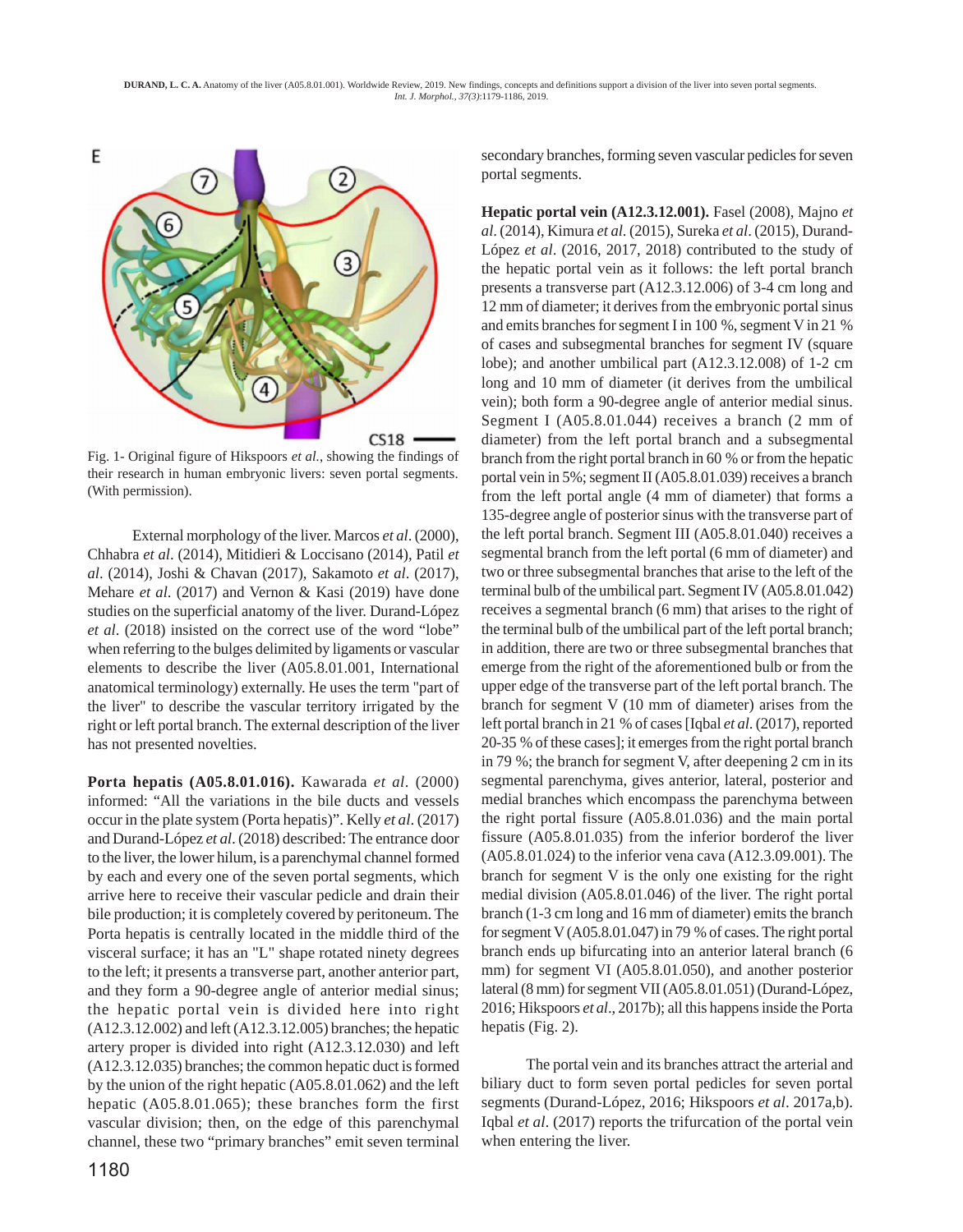

Fig. 2. Acrylics of the liver, diaphragmatic surface: upper figure; Visceral surface: lower figure. We see the primary branches (blue) of the portal vein (left and right) giving the secondary branches (segmental and terminal) in the visceral surface. For sSegment I in light blue, II in white, III in pink, IV in orange, V in yellow. Note, note that branch V gives anterior, lateral, posterior and medial tertiary branches that are distributed between segment IV to the left and segments VI-VII to the right, it is the only branch for the right medial "division" of the liver, there is no segment VIII; Segment VI in green and segment VII in brown. The diaphragmatic surface shows the same colors. Orange arrows point to the umbilical portal fissure, yellow arrows point to the main portal fissure, brown arrows point to the right portal fissure, and black arrows point to the horizontal fissures. Note that the left hepatic vein has an intrasegmental course; the umbilical fissure does not contain the left hepatic vein.

**Arterial irrigation of the liver.** Bianchi *et al*. (2014), Rachanee Chanasong (2014), Dandekar *et al*. (2015), Yan *et al*. (2015), Durand-López (2016) and Alghamdi *et al*. (2017) found: Arterial irrigation comes from the hepatic artery proper in 70 % of cases; from the hepatic artery proper and a branch of left gastric artery (A12.2.12.013) in 25 %, from the hepatic artery proper plus a branch from left gastric artery plus a branch from superior mesenteric artery (A12.2.12.053) in 3 %, and from the hepatic artery proper and a branch from superior mesenteric artery in 2 %. The hepatic artery proper is divided into left and right branches;

the left branch is short and less voluminous than the right branch. When the hepatic artery proper irrigates the liver, segment I receives a segmental artery from the left hepatic in 43 %, from right hepatic in 23 %, from both branches in 34 %. Segment II receives a branch from the left hepatic in 100 %. Segment III receives a branch from the left hepatic in 100 %. Segment IV receives a branch from the left hepatic in 71 % or from the right hepatic in 29 %. Segment V receives a branch from the right hepatic in 99.5 % or from the left hepatic in 0.5 %. Segment VI receives a branch from the right hepatic in 100 %. Segment VII receives a branch from the right hepatic in 100 %. When right and left branches are born, they locate in front of the left portal vein. The left branch is located in front of and below the transverse part of left portal branch in 80 % of cases. The left branch gives a secondary branch backwards for segment I; when reaching the angle of the left portal branch, a left posterior lateral branch is located above the portal angle for segment II; then, medially placed under the umbilical part of the left portal branch, it gives the branches for segment IV and segment III; the latter passes below the umbilical part of the left portal branch on the way to its segmental pedicle; the branch for segment IV is placed on the medial border of the umbilical part of the left portal branch. Arterial branches for posterior segments run above the portal vein branches, and for anterior segments they run below the portal vein branches.

Ibukuro *et al*. (2016) described the vascular relationships between the hepatic vessels (portal veins and arteries) with adjacent structures through the ligaments that support the liver.

**Biliary drainage of the liver.** Bret *et al*. (1988), Couinaud (1999), Kawarada *et al*. and Durand-López (2016, 2017, 2018) described: The segmental biliary branches accompany the arterial and venous portals until they form the left and right hepatic ducts; these are located above the primary portal venous branches, and when they join, they do so in front of and to the right of the portal vein at the Porta hepatis. It is observed that two segmental ducts, either on the right or left side, join in a common trunk, which, linked to the third or fourth bile duct of the corresponding portion, form the hepatic duct, either right or left. Generally, bile ducts I, II, III and IV constitute the left hepatic duct, and segmental ducts V, VI and VII form the right hepatic duct. This confluence is more constant on the left side. Segment I drains into the left hepatic duct (70 % of cases), into the right duct (7 %) or into both ducts (23 %); the segments II-III trunk drains into the left duct in 76 % of cases, and the segments III-IV trunk drains into the left duct in 24 %. The segments VI-VII trunk, on the right side, flows into the left hepatic duct in 21 % of cases, one centimeter from the junction of both hepatic ducts; in these latter cases, the segmental duct V forms the right hepatic duct.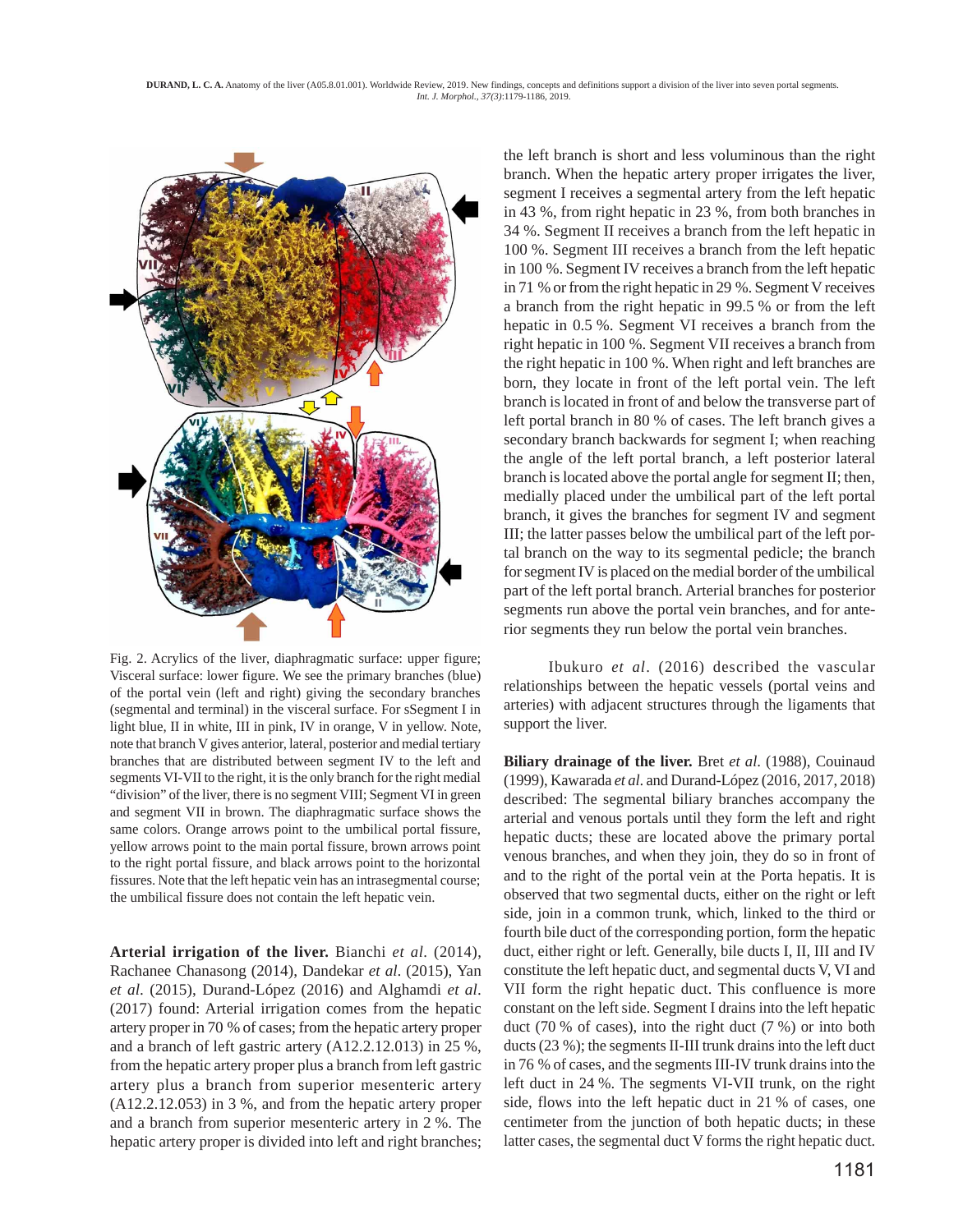Vellar (2001) reported: "The venous drainage at the bifurcation of the common hepatic duct has been shown to enter the segment I and segment IV directly. This suggests that a hilar cholangiocarcinoma may metastasize to these segments, and perhaps this partly explains the significantly better long-term results when the caudate lobe and segment IV are resected en bloc with the cholangiocarcinoma as part of a modern radical surgery for this condition".

Portal fissures. Durand-López *et al*. (2017, 2018) contributed to the knowledge on hepatic fissures: The seven segmental branches of the portal vein are terminal, that is, they do not have anastomosis; the same happens with the arterial and biliary branches. This lack of anastomosis causes planes of separation among portal segments (fissures). There are three vertical and three horizontal fissures; the verticals are: 1) Umbilical portal fissure (A05.8.01.034), marked on the diaphragmatic surface of the liver by the hepatic insertion of the falciform ligament; it is tilted 50 degrees to the left in relation to the sagittal plane of the liver; it does not contain the left hepatic vein, however, it contains from the front to the back side: the round ligament of the liver, the umbilical part of the left portal branch, and the venous ligament in the parenchymal groove that forms its lower edge; it separates segments II-III from segment IV on the diaphragmatic surface, and separates segment III from segment IV in the front side and segment I from segment II at the back of the visceral surface. 2) Main portal fissure separates segment IV from segment V; it separates the right part from the left part of the liver in 79 % of cases (when the portal branch for segment V is born from the right portal branch); the plane of this fissure inclines 30 degrees to the left in relation to the sagittal plane of the liver, containing the intermediate hepatic vein; its trajectory on the diaphragmatic surface of the liver goes from the fossa for gallbladder (A05.8.01.013) to the left edge of the inferior vena cava (A12.3.09.001) almost straight. The inferior border of this fissure is located on the bed of the gallbladder in the front side, and on the upper face of segment I at the back side. 3) The right portal fissure separates segment V from segments VI-VII; the fissure plane inclines 60 degrees to the right in relation to the sagittal plane of the liver; it contains the right hepatic vein, the right middle hepatic vein (5 %) and the right lower hepatic vein (61 %); its trajectory on the diaphragmatic surface of the liver starts from an intermediate point between the right edge of the gallbladder and the right angle of the liver to the right edge of the inferior vena cava, describing a wide curve of right convexity. This fissure separates the right hepatic part from the left part in 21 % of cases; this happens when the segmental branch V emerges from the left portal branch, causing the V segment to belong to the left part of the liver, forming a small right part and another larger left part.

**Vertical portal fissures divide the liver into four divisions.** The main portal fissure divides the liver into right and left parts; the left part is divided by the umbilical fissure in a left lateral division (it contains portal segments II and III) and another left medial division (it contains portal segment IV); the right part is divided by the right portal fissure in a right medial division (it contains the portal segment V) and another right lateral division (it contains the portal segments VI and VII).

The planes of the smallest horizontal fissures are located between segments II and III, between the upper face of segment I and the lower face of the posterior half of segments IV and V, and between segment VI and VII; they do not have vascular content.

**Portal segments.** Durand-López *et al*. (2017, 2018) defined: A portal segment is a portion of hepatic parenchyma with the following characteristics: 1) It is irrigated by a terminal branch of the hepatic portal vein, a terminal branch of the hepatic artery proper and / or its replacement, and drained by a segmental bile duct. 2) The absence of portal venous and arterial anastomoses among segments causes planes of separation between them (fissures). 3) Each and every segment forms the parenchymal channel of the Porta hepatis (inferior hepatic hilum), where they receive their segmental vascular pedicles; these are the three characteristics that define a liver portal segment.

Durand-López (2016) and Hikspoors *et al*. (2017a,b) reported on the birth of the segmental portal branches in a monopodic way and agreed on the number of these destined for seven segments. Hikspoors *et al*. (2017a,b) did his research on embryos and fetuses while Durand did his research on fetuses, children and adults. Durand concludes in presenting this liver segmentation based on his definition of portal segment: Segmental account starts with the left portal branch; it gives off the segment I (posterior segment) branch, segment II (left lateral segment) branch, segment III (left anterior lateral segment) branch, segment IV (left medial segment) branch, segment V (right medial segment) branch that emerges from right portal branch in 79 % of cases or from left portal branch in 21 %; right portal branch gives off segment VI (right anterior lateral segment) branch and segment VII (right posterior lateral segment) branch.

**Hepatic veins, venous drainage of the liver (A12.3.09.005).** Kalaycı *et al*. (2014), Shilal & Tuli (2015), Li *et al*. (2016), Zheng *et al*. (2017) and Durand-López (2018) contributed to the study of venous drainage of the liver: The hepatic veins drain into the inferior vena cava; we describe them in two groups: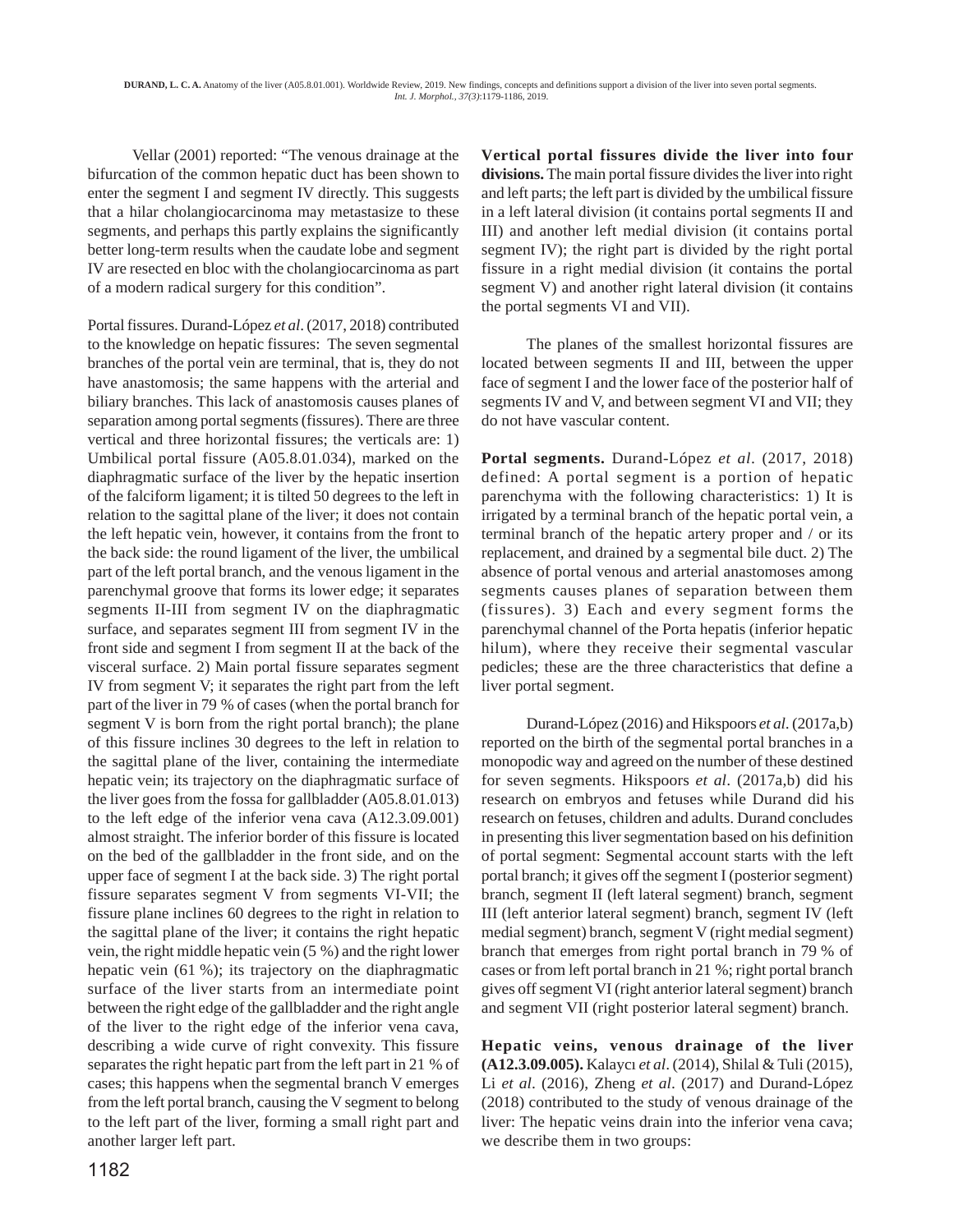**Hepatic veins, upper group.** The right hepatic vein, the intermediate hepatic vein and the left hepatic vein belong to the upper group. The right hepatic vein is located 3 cm deep inside the right portal fissure; it reaches 20 mm of diameter and receives the drainage of segments V, VI and VII; the tributaries of segments VI and VII are larger than those of segment V. The intermediate hepatic vein is located 4 cm deep inside the main fissure, reaching 20 mm of diameter; it receives the drainage of segments IV and V; tributaries of segment V are larger than those of segment IV; it receives the left hepatic vein in 97 % of cases, forming a short (1-2cm) common trunk that empties into the inferior vena cava; in 3 %, it flows directly into the inferior vena cava. The left hepatic vein does not occupy the umbilical fissure; it has an intrasegmental route; it reaches 16 mm of diameter; it drains segments III, II and IV; the left hepatic vein presents three types of formation and two forms of drainage; the first type of formation (80 % of cases) is when it is born in the center of segment III, receives tributaries, enters segment II, forms a medial concavity curve receiving more tributaries and finally empties; the second type of formation (20 %) is when segments III and II offer a vein, each one, to form the left hepatic vein; the third type of formation is a variant of any of the previous two, which presents the opening of the fissure vein draining the back of segment IV; this vein is located in the posterior third of the umbilical fissure and becomes the last affluent of the left hepatic vein in 28 % of cases. The drainage takes place in the inferior vena cava (3 % of cases) or in the intermediate hepatic vein (97 % of cases).

Table I. Volumetric data for Couinaud's segments and venous drainage areas.

| Parts of the liver | Volume $(mL)$      | vs. TLV $\left(\frac{0}{0}\right)$ |
|--------------------|--------------------|------------------------------------|
| Total Liver Volume | $1138.0 \pm 208.8$ | 100                                |
| Left liver         | $377.0 \pm 81.6$   | $33.2 \pm 4.7$                     |
| Right liver        | $717.1 \pm 144.4$  | $63.0 \pm 5.1$                     |
|                    |                    |                                    |

| Table II. Segmental volume (mL) vs. TLV (%). |                  |                |  |  |  |
|----------------------------------------------|------------------|----------------|--|--|--|
| Segment I                                    | $89.3 \pm 46.5$  | $7.6 \pm 3.3$  |  |  |  |
| Segment II                                   | $94.1 \pm 35.0$  | $8.3 \pm 3.0$  |  |  |  |
| Segment III                                  | $112.6 \pm 38.8$ | $10.0 \pm 3.2$ |  |  |  |
| Segment IV                                   | $128.6 \pm 37.7$ | $11.3 \pm 2.8$ |  |  |  |
| Segment V                                    | $130.2 \pm 53.1$ | $11.5 \pm 4.7$ |  |  |  |
| Segment VI                                   | $137.9 \pm 63.7$ | $12.1 \pm 4.8$ |  |  |  |
| Segment VII                                  | $167.7 \pm 75.0$ | $14.6 \pm 5.6$ |  |  |  |
| Segment VIII                                 | $269.3 \pm 78.8$ | $23.8 \pm 5.6$ |  |  |  |
|                                              |                  |                |  |  |  |

Table III. Venous drainage areas.

| Venous drainage area            | Volume (mL) vs. TLV $(\%)$ |               |
|---------------------------------|----------------------------|---------------|
| Left hepatic vein (LHV)         | $234.2 \pm 61.6$           | $20.7 \pm 4$  |
| Intermediate hepatic vein (IHV) | $369.3 \pm 96.6$           | $32.7 \pm 7$  |
| Right hepatic vein (RHV)        | $456.7 \pm 188.1$          | $39.6 \pm 12$ |
| Middle right hepatic vein       | $88.4 \pm 53.7$            | $8.0 \pm 4$   |
| Inferior right hepatic vein     | $117.3 \pm 75.6$           | $10.6 \pm 6$  |
| Left hepatic vein region        |                            |               |

**Hepatic veins, lower group.** The right middle hepatic vein (5 % of cases) and / or the right inferior hepatic vein (61 % of cases) are inside the right portal fissure; the latter reaches up to 20 mm of diameter, draining segments V, VI and VII. Segment I drains directly into the inferior vena cava through a variable number of veins.

Tani *et al*. (2016) reported the volumes of irrigation and venous drainage of the liver and expressed them in mL and as a percentage of the total liver volume (TLV) (Tables I,  $II$ , and  $III$ ):

"The left superficial vein (LSV) and the umbilical fissure vein (UFV) were observed in all subjects, with a significant diameter (>3 mm) for each venous tributary observed on CT imaging in 46 and 96 of the 100 patients, respectively. The UFV was found to drain into LHV in the majority of cases (87.2 %). However, the UFV was occasionally seen draining into IHV (7.3 %). LSV drains segment II, and the UFV drains both segments III and IV. LSV accounted for a mean proportion of 22.9 % of the drainage of segment II, and the UFV accounted for a mean proportion of 18.5 % of the drainage of the medial part of segment III and 23.9 % of the lateral part of segment IV. The majority of the volume of segments II and III were drained by the main trunk of LHV. Of note, a mean proportion of 76.1 % of segment IV was observed draining into the IHV, with the remaining 23.9 % of segment IV draining into LHV".

**New proposals.** Durand-López (2018) proposed this "liver anatomy and surgical resections" (Table IV).

## **CONCLUSIONS**

Advances have been made in research of embryological development as well as in the exhaustive description of vascularization of the liver. This has originated new anatomical concepts, some coinciding, such as the number of portal segmental pedicles (Durand-López, 2016; Hikspoors *et al*., 2017a,b) that lead to propose a liver segmentation with seven portal segments, which will result in unified criteria describing this organ.

**DURAND, L. C. A**. Anatomía del hígado (A05.8.01.001). Revisión mundial, 2019. Nuevos hallazgos, conceptos y definiciones respaldan una división del hígado en siete segmentos portales. *Int. J. Morphol., 37(3)*:1179-1186, 2019.

**RESUMEN:** La confusión existente en la descripción de la anatomía del hígado humano nos llevó a realizar esta revisión a nivel mundial. Las investigaciones se centran en la vascularización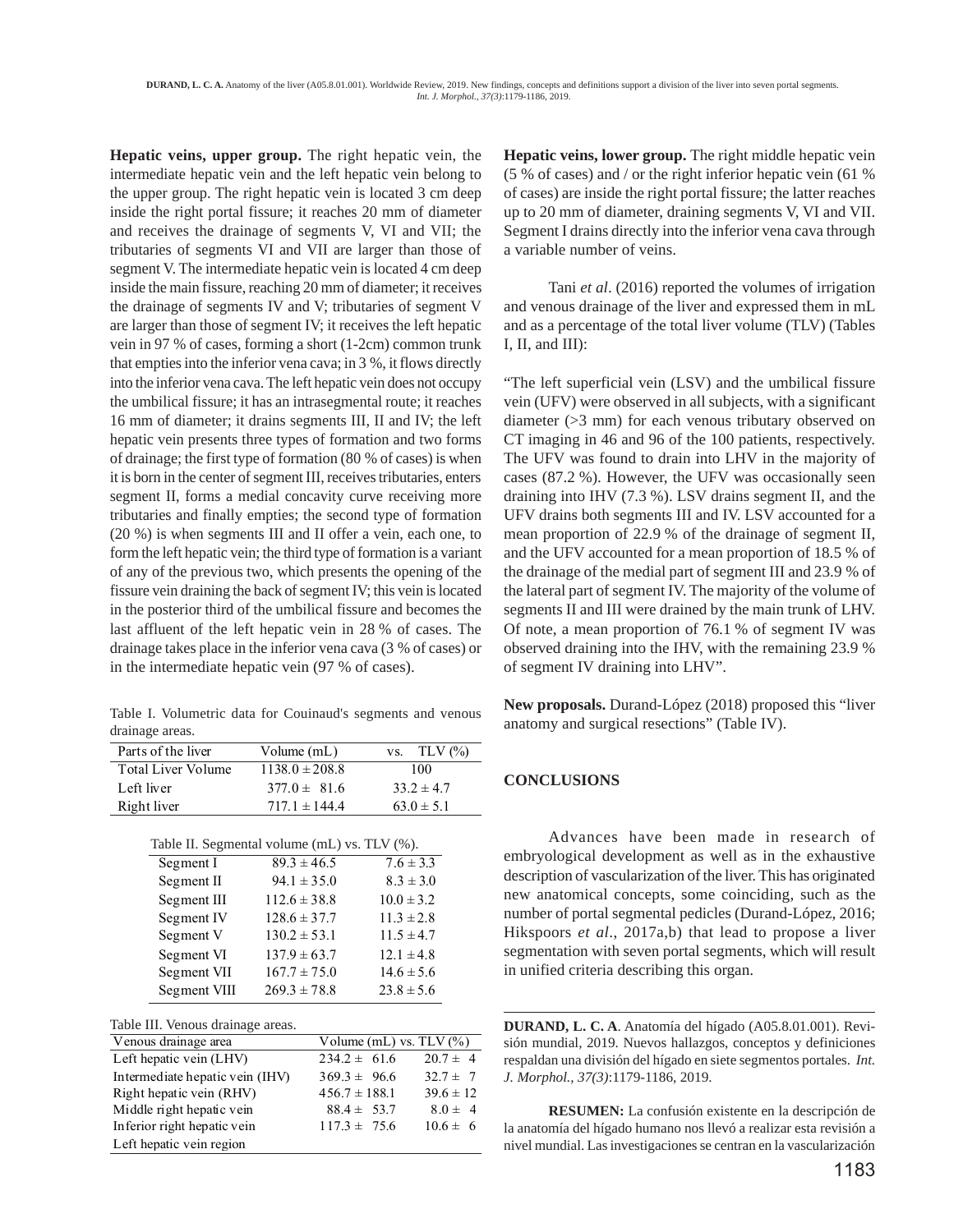Table IV. Liver anatomy and surgical resections.

| raoic IV. Erver anatomy and surgical resections.                                                                                                                                                                                                                                                                                                                                                                                                                                                                                                                                                                 |                                                                                               |                              |
|------------------------------------------------------------------------------------------------------------------------------------------------------------------------------------------------------------------------------------------------------------------------------------------------------------------------------------------------------------------------------------------------------------------------------------------------------------------------------------------------------------------------------------------------------------------------------------------------------------------|-----------------------------------------------------------------------------------------------|------------------------------|
| First order fractionation                                                                                                                                                                                                                                                                                                                                                                                                                                                                                                                                                                                        | Denomination<br>of resection                                                                  | Parts of the liver           |
| The hepatic part is the parenchyma irrigated by a primary branch of the<br>portal vein; right branch irrigates the right part; left branch irrigates the left<br>part.<br>When the segmental portal branch V emerges from the right portal, the main<br>portal fissure of the liver divides the organ into a large right part and another<br>smaller left part.                                                                                                                                                                                                                                                  | Right or left<br>hepatectomy<br>stipulating<br>whether<br>segment I is<br>included or<br>not. |                              |
| When the segmental portal branch V emerges from the left portal, the right<br>portal fissure divides the organ into a small right part and another larger left<br>part.                                                                                                                                                                                                                                                                                                                                                                                                                                          |                                                                                               |                              |
| Second order fractionation                                                                                                                                                                                                                                                                                                                                                                                                                                                                                                                                                                                       | Resection                                                                                     | <b>Liver Divisions</b>       |
| We call "Division" to the parenchyma among the vertical portal fissures of<br>the liver. There are four divisions:<br>1. - The right lateral division (A05.8.01.049) located to the right of the right<br>portal fissure contains portal segments VI and VII.                                                                                                                                                                                                                                                                                                                                                    |                                                                                               |                              |
| 2. - The right medial division (A05.8.01.046) located between the right<br>portal fissure and the main portal fissure contains portal segment V, whose<br>segmental branch can emerge from the right portal branch (79 %) or left<br>portal branch<br>$(21\% \text{ of cases}).$                                                                                                                                                                                                                                                                                                                                 |                                                                                               |                              |
| 3. - The left medial division (A05.8.01.041) located between the main and<br>umbilical portal fissures contains portal segment IV.<br>Segment I is contained in both medial divisions.                                                                                                                                                                                                                                                                                                                                                                                                                           |                                                                                               |                              |
| 4. - The left lateral division (A05.8.01.038) located to the left of the<br>umbilical fissure contains portal segments II and III.                                                                                                                                                                                                                                                                                                                                                                                                                                                                               |                                                                                               |                              |
| Third order fractionation                                                                                                                                                                                                                                                                                                                                                                                                                                                                                                                                                                                        | Resection                                                                                     | <b>Liver Portal Segments</b> |
| The hepatic portal vein is divided into right and left branches, which emit<br>seven terminal or segmental branches for seven portal segments.<br>Segmental branches I, II, III and IV emerge from the left portal branch and<br>branches V, VI and VII emerge from the right portal (79 %); in 21 %,<br>branches I, II, III, IV and V emerge from the left portal, and branches VI and<br>VII from the right portal; everything happens inside the channel of the Porta<br>hepatis. The segmental branch I is light blue, II in white, III in pink, IV in<br>orange, V in yellow, VI in green and VII in brown. | Segmentectom<br>у<br>Adding<br>the<br>segment<br>$number(s)$ .                                |                              |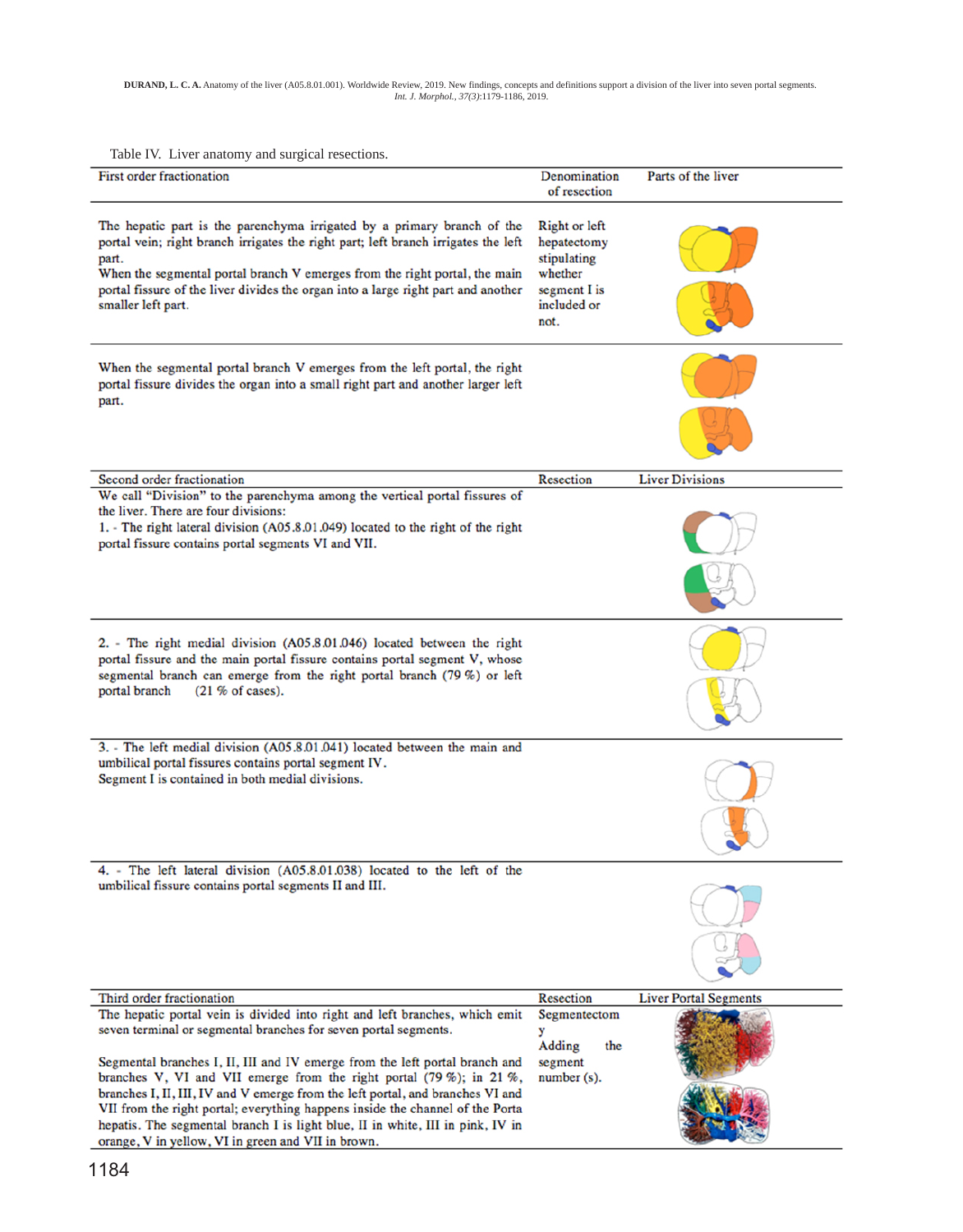del hígado, el conocimiento obtenido mediante disecciones seriadas en embriones, fetos y adultos han aportado nuevos conocimientos que fundamentan nuevas definiciones. Investigadores de países distantes han coincidido en encontrar las bases para proponer una segmentación del hígado con siete segmentos portales.

**PALABRAS CLAVE: Anatomía, Hígado; Siete segmentos portales.**

### **REFERENCES**

- Abdalla, E. K.; Vauthey, J. N. & Couinaud, C. The caudate lobe of the liver: implications of embryology and anatomy for surgery. *Surg. Oncol. Clin. N. Am., 11(4)*:835-48, 2002.
- Alghamdi, T.; Viebahn, C.; Justinger, C. & Lorf, T. Arterial Blood Supply of Liver Segment IV and Its Possible Surgical Consequences. *Am. J. Transplant., 17(4)*:1064-70, 2017.
- Bianchi, H. F.; Algieri, R. D.; Sanjurjo, D.; Ottone, N. E. & Fuentes, R. Multiple anatomical variations of the hepatic pedicle. Case report and clinical application. *Int. J. Morphol., 32(3)*:782-5, 2014.
- Bismuth, H. A new look on liver anatomy: needs and means to go beyond the Couinaud scheme. *J. Hepatol., 60(3)*:480-1, 2014.
- Bismuth, H. Revisiting liver anatomy and terminology of hepatectomies. *Ann. Surg., 257(3)*:383-6, 2013.
- Botero, A. C. & Strasberg, S. M. Division of the left hemiliver in man- segments, sectors, or sections. *Liver Transpl. Surg., 4(3)*:226-31, 1998.
- Bret, P. M.; de Stempel, J. V.; Atri, M.; Lough, J. O. & Illescas, F. F. Intrahepatic bile duct and portal vein anatomy revisited. *Radiology, 169(2)*:405-7, 1988.
- Cantlie, J. On a new arrangement of the right and left lobes of the liver. *J. Anat. Physiol., 32*:4-9, 1898.
- Castorina, S. Review of the nomenclature of the liver anatomical and functional areas by three-dimensional volume rendering 64-multislice computed tomography. Proposal for an update of the terminology. *Ital. J. Anat. Embryol., 119(3)*:169-79, 2014.
- Champetier, J.; Yver, R. & Tomasella, T. Functional anatomy of the liver of the human fetus: applications to ultrasonography. *Surg. Radiol. Anat., 11(1)*:53-62, 1989.
- Chhabra, N.; Shrivastava, T.; Garg, L. & Mishra, B. K. An anatomic variant caudate lobe in a cadaver. *Int. J. Res. Med. Sci., 2(2)*:759-761, 2014.
- Couinaud, C. Liver anatomy: portal (and suprahepatic) or biliary segmentation. *Dig. Surg., 16(6)*:459-67, 1999.
- Couinaud, C. Liver lobes and segments: notes on the anatomical architecture and surgery of the liver. *Presse Med., 62(33)*:709-12, 1954.
- Dandekar, U.; Dandekar, K. & Chavan, S. Right hepatic artery: a cadaver investigation and its clinical significance. *Anat. Res. Int., 2015*:412595, 2015.
- Durand-López, C. A. & Ramos-Serrano, D. Y. Seven segmental pedicles at the porta hepatis. *Int. J. Morphol., 36(3)*:931-6, 2018.
- Durand-López, C. A. Left part of the liver (A05.8.01.037). *Int. J. Morphol., 36(1)*:113-20, 2018.
- Durand-López, C. A. Liver: Seven hepatic segments. *Int. J. Morphol., 34(4)*:1522-30, 2016.
- Durand-López, C. A. Liver: the portal segment V. *Int. J. Morphol., 35(1)*:363-7, 2017.
- Durand-López, C. A.; Rázuri-Bustamante, C. R. & Cervera-Carrillo, A. Liver: New Definitions and Proposals for SILAT-FCAT-IFAA. *Int. J. Morphol., 36(2)*:651-4, 2018.
- Durand-López, C. A.; Torres Girón, C. A. & Cervera Carrillo, A. Hepatic portal segmentation using reconstructed three-dimensional tomography images. *Int. J. Morphol., 35(3)*:859-63, 2017.
- Durand, L. C. A. *Hígado: Siete Segmentos Portales*. Beau Bassin, Editorial Académica Española, 2017.
- Fasel, J. H. & Schenk, A. Concepts for liver segment classification: neither old ones nor new ones, but a comprehensive one. *J. Clin. Imaging Sci., 3*:48, 2013.
- Fasel, J. H. Portal venous territories within the human liver: an anatomical reappraisal. *Anat. Rec. (Hoboken), 291(6)*:636-42, 2008.
- Fasel, J. H.; Majno, P. E. & Peitgen, H. O. Liver segments: an anatomical rationale for explaining inconsistencies with Couinaud's eight-segment concept. *Surg. Radiol. Anat., 32(8)*:761-5, 2010.
- Fischer, L.; Cardenas, C.; Thorn, M.; Benner, A.; Grenacher, L.; Vetter, M.; Lehnert, T.; Klar, E.; Meinzer, H. P. & Lamadé, W. Limits of Couinaud's liver segment classification: a quantitative computer-based three-dimensional analysis. *J. Comput. Assist. Tomogr., 26(6)*:962-7, 2002.
- Germain, T.; Favelier, S.; Cercueil, J. P.; Denys, A.; Krausé, D. & Guiu, B. Liver segmentation: practical tips. *Diagn. Interv. Imaging, 95(11)*:1003- 16, 2014.
- Glisson, F. *Anatomia hepatis*. Den Haag, Hagae-Comitum: A. Leers, 1681.
- Healey, J. E. Jr. & Schroy, P. C. Anatomy of the biliary ducts within the human liver; analysis of the prevailing pattern of branchings and the major variations of the biliary ducts. *AMA Arch. Surg., 66(5)*:599-616, 1953.
- Hikspoors, J. P. J. M.; Peeters, M. M. J. P.; Kruepunga, N.; Mekonen, H. K.; Mommen, G. M. C.; Köhler, S. E. & Lamers, W. H. Human liver segments: role of cryptic liver lobes and vascular physiology in the development of liver veins and left-right asymmetry. *Sci. Rep., 7(1)*:17109, 2017b.
- Hikspoors, J. P. J. M.; Peeters, M. M. J. P.; Mekonen, H. K.; Kruepunga, N.; Mommen, G. M. C.; Cornillie, P.; Köhler, S. E. & Lamers, W. H. The fate of the vitelline and umbilical veins during the development of the human liver. *J. Anat., 231(5)*:718-35, 2017a.
- Ibukuro, K.; Fukuda, H.; Tobe, K.; Akita, K. & Takeguchi, T. The vascular anatomy of the ligaments of the liver: gross anatomy, imaging and clinical applications. *Br. J. Radiol., 89(1964)*:20150925, 2016.
- Iqbal, S.; Iqbal, R. & Iqbal, F. Surgical Implications of Portal Vein Variations and Liver Segmentations: A Recent Update. *J. Clin. Diagn. Res., 11(2)*:AE01-AE05, 2017.
- Ishibashi, Y.; Sato, T. J.; Hirai, I.; Murakami, G.; Hata, F. & Hirata, K. Ramification pattern and topographical relationship between the portal and hepatic veins in the left anatomical lobe of the human liver. *Okajimas Folia Anat. Jpn., 78(2-3)*:75-82, 2001.
- Joshi, M. M. & Chavan, S. K. Morphological study of adult human cadaveric liver. *Int. J. Anat. Res., 5(3.2)*:4284-9, 2017.
- Kalaycı, T. Ö.; Kutlu, R.; Karasu, S¸. & Yılmaz, S. Investigation of right lobe hepatic vein variations of donor using 64-detector computed tomography before living donor liver transplantation. *Turk. J. Gastroenterol., 25 Suppl. 1*:9-14, 2014.
- Kawarada, Y.; Das, B. C. & Taoka, H. Anatomy of the hepatic hilar area: the plate system. *J. Hepatobiliary Pancreat. Surg., 7(6)*:580-6, 2000.
- Kelly, P.; Fung, A.; Qu, J.; Greig, P.; Tait, G.; Jenkinson, J.; McGilvray, I. & Agur, A. Depicting surgical anatomy of the porta hepatis in living donor liver transplantation. *J. Vis. Surg., 3*:43, 2017.
- Kimura, W.; Fukumoto, T.; Watanabe, T. & Hirai, I. Variations in portal and hepatic vein branching of the liver. *Yamagata Med. J., 33(2)*:115- 21, 2015.
- Li, X.; Xuesong, X. & Jianping, G. Clinical significance of inferior right hepatic vein. *Am. J. Med. Case Res., 4(1)*:26-30, 2016.
- Majno, P.; Mentha, G.; Toso, C.; Morel, P.; Peitgen, H. O. & Fasel, J. H. Anatomy of the liver: an outline with three levels of complexity--a further step towards tailored territorial liver resections. *J. Hepatol., 60(3)*:654-62, 2014.
- Marcos, A.; Ham, J. M.; Fisher, R. A.; Olzinski, A. T. & Posner, M. P. Surgical management of anatomical variations of the right lobe in living donor liver transplantation. *Ann. Surg., 231(6)*:824-31, 2000.
- McIndoe, A. H. & Counseller, V. S. The bilaterality of the liver. *Arch. Surg., 15(4)*:589-612, 1927.
- Mehare, T.; Bekele, A.; Getachew, A. & Yigremali. Assessment of